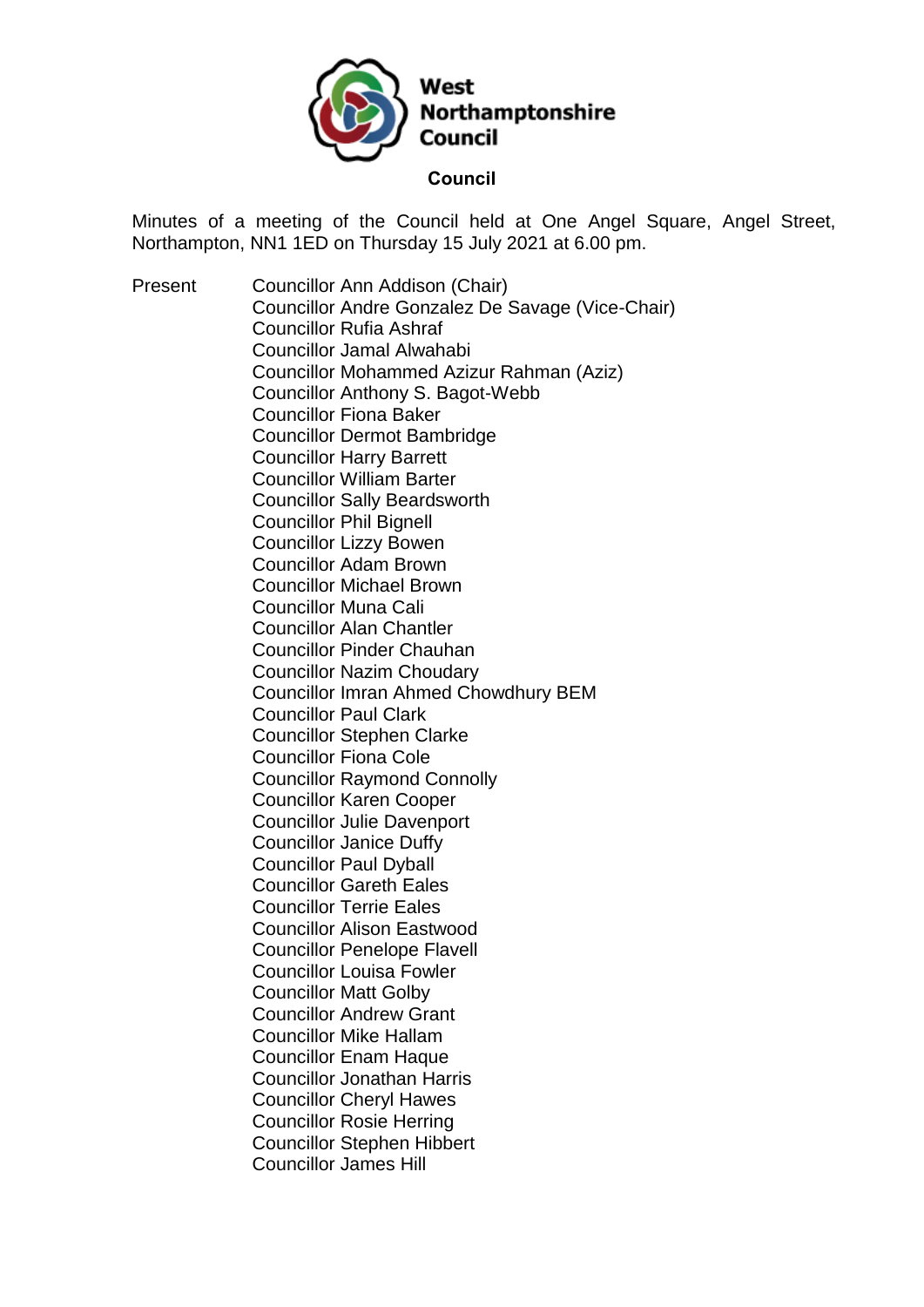Councillor Nigel Hinch Councillor Keith Holland-Delamere Councillor Mark Hughes Councillor Rosie Humphreys Councillor Cecile Irving-Swift Councillor David James Councillor Koulla Jolley Councillor Paul Joyce Councillor Andrew Kilbride Councillor Anna King Councillor Jamie Lane Councillor Phil Larratt Councillor Daniel Lister Councillor Malcolm Longley Councillor Greg Lunn Councillor Charles Manners Councillor Peter Matten Councillor Ian McCord Councillor Dennis Meredith Councillor Colin Morgan Councillor Charles Morton Councillor Jonathan Nunn Councillor Kevin Parker Councillor Suresh Patel Councillor Ken Pritchard Councillor Bob Purser Councillor Wendy Randall Councillor Emma Roberts Councillor Jake Roberts Councillor Sam Rumens Councillor Cathrine Russell Councillor Lisa Samiotis Councillor Sue Sharps Councillor John Shephard Councillor David Smith Councillor Zoe Smith Councillor Richard Solesbury-Timms Councillor Laura Stevenson Councillor Danielle Stone Councillor Winston Strachan Councillor Nick Sturges-Alex Councillor Walter Tarasiewicz Councillor Mike Warren

13. **Apologies for Absence**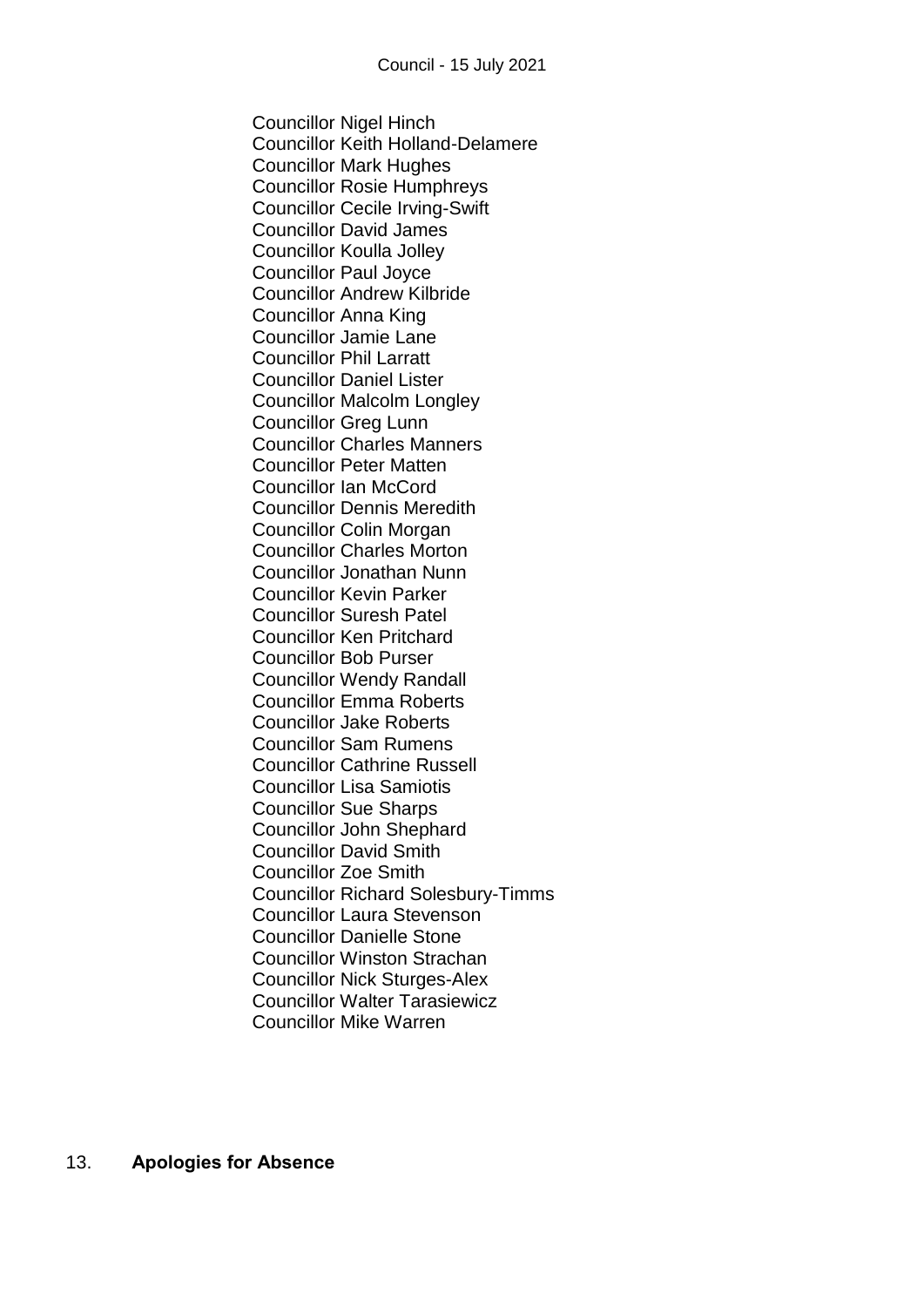Apologies for absence were received from Councillors Breese, Clubley, Cribbin, J Gilford, T Gilford, Frost, Sargeant, and Jolley.

### 14. **Declarations of Interest**

Councillor Aziz stated that his son was addressing Council on Motion 2.

### 15. **Minutes of Council**

The minutes of the meeting held on  $20<sup>th</sup>$  May 2021 were agreed and signed by the Chairman.

### 16. **Chairman's Announcements**

The Chairman offered her condolences to Councillor Baker for the loss of her son. Members were informed that flowers had been sent on behalf of the Council.

Since the previous meeting, the Chairman attended Oak Apple Day celebrations, and the Armed Forces flag raising ceremony in Towcester.

Members were reminded that if their mobile phones rang, they would be fined £10 for her chosen charity, the Cynthia Spencer Hospice.

In light of the pandemic and to ensure that all could be heard, the Chairman asked that Members remain seated whilst speaking.

#### 17. **Public Participation**

(1) The Chairman advised of 2 requests to present petitions.

Sally Pagano, on behalf of herself and Abington residents, addressed the Council in relation to a petition calling for more regulation for HMO properties.

Katie Moore, Northampton resident, presented a petition with 754 signatures, relating to the junction of Billing Road and Rushmere Road in Northampton.

Councillor Stone presented a hard copy of an e-petition with 596 signatures which called for more regulation for HMO properties.

(2) The Chairman advised of several requests to address the Council.

Daniel Soan of Northampton Town Council addressed the Council in relation to Item 16, Motion 3 (Junction of Billing Road and Rushmere Road in Northampton). He was pleased that the motion provided an opportunity for this important issue to be discussed but stated that it did not compel the Council to commit to any meaningful action.

Jane Wood of Climate Action West Northamptonshire addressed the Council and spoke in favour of the Council supporting Motion 1 (Re: Climate Emergency) as detailed on the agenda.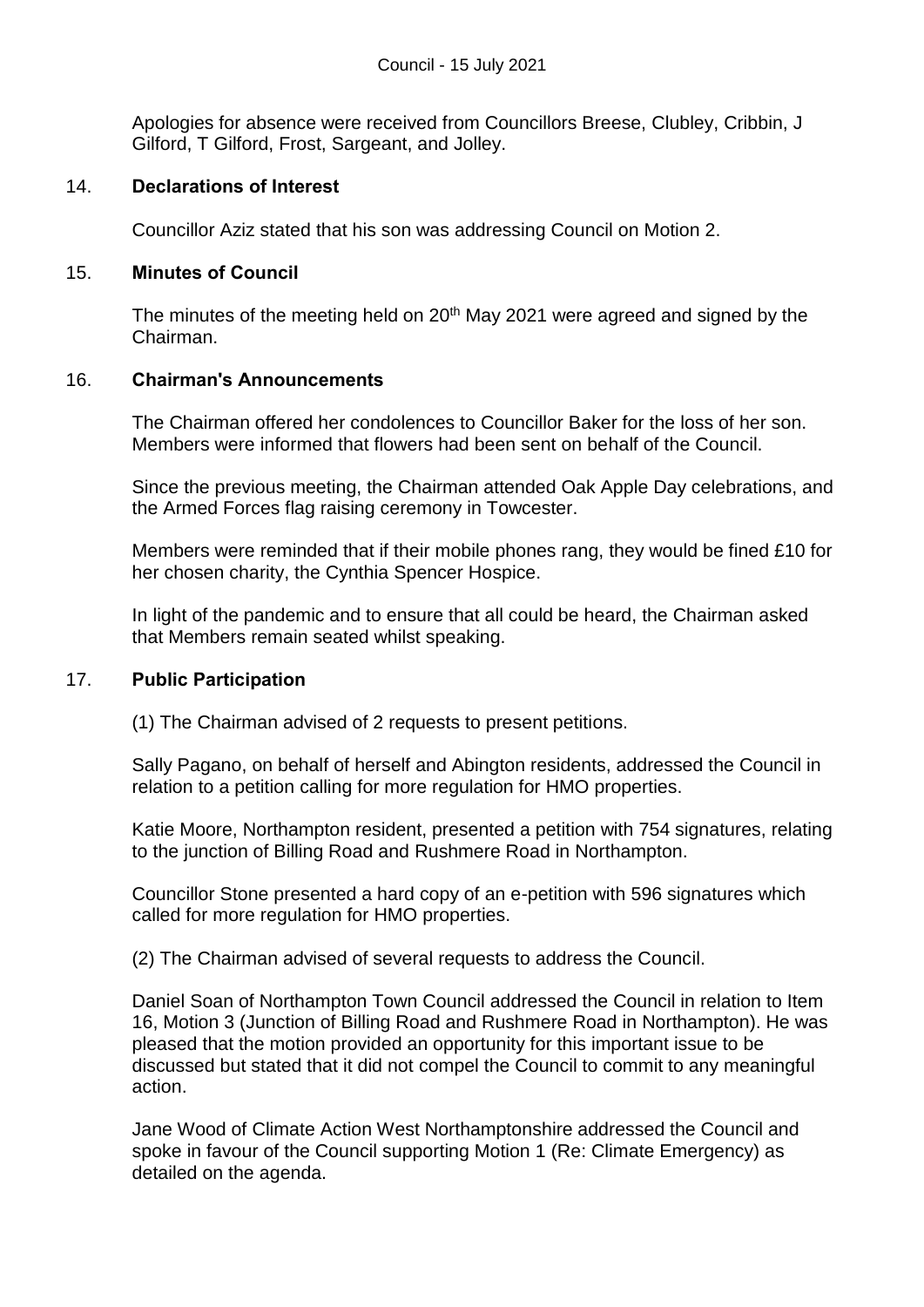Goff Smith addressed the Council in relation to a petition calling for more regulation for HMO properties.

Arif Rahman, on behalf of the Northampton Islamic Association, addressed the Council and spoke in favour of the Council supporting Motion 2.

There were 4 written questions from members of the public. Written responses were circulated at the meeting.

No supplementary questions were asked.

#### 18. **Written Questions**

23 questions had been received from Councillors and and the answers had been tabled in accordance with the Constitution.

Questions and answers were given as tabled unless where stated, supplementary questions were asked as detailed below.

In response to a supplementary question relating to question 1, Councillor Nunn stated that he would be happy to engage in further discussions with Councillor Beardsworth on the subject of libraries.

In response to a supplementary question relating to question 5, Councillor Baker advised that Pupil Premium funding would come through, albeit late; the Council was looking to support affected schools in the meantime.

In response to a supplementary question relating to question 11, Councillor Larratt advised that opening times for recycling centres were being monitored and its impact; unfortunately, funding to keep extended hours was running out.

In response to a supplementary question relating to question 16, Councillor Nunn advised that he was happy to discuss the topic further with Councillor Randall outside of the meeting.

In response to a supplementary question relating to question 18, Councillor Hallam stated that the Council would do everything possible to increase voter turnout at elections.

In response to a supplementary question relating to question 19, Councillor Larratt advised that it was too early to give accurate costs with regard to a new highways contract; negotiations were currently ongoing, however, continual updates would be brought to Cabinet.

In response to a supplementary question relating to question 21, Councillor Golby explained that an anti-poverty strategy was currently being worked on and encouraged Councillor Meredith to involve himself in its creation.

#### 19. **Announcements by the Leader of the Council**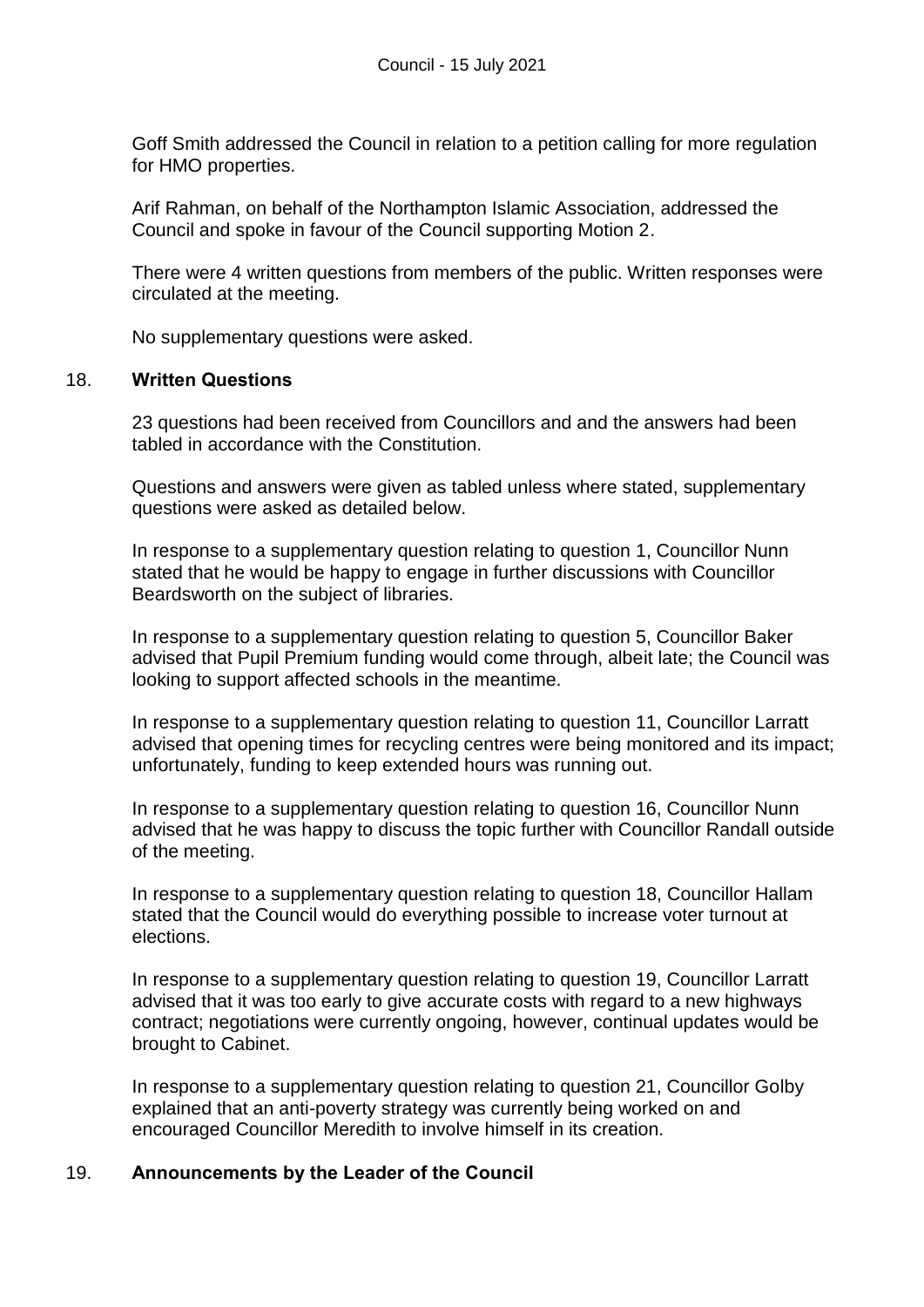There were no announcements by the Leader on this occasion.

### 20. **Cabinet Member Reports and Record of Decisions Taken by the Cabinet**

Councillor Nunn presented his report as Leader of the Council and highlighted the salient points. In response to questions, he advised that the 2pm start for the Strategic Planning Committee was a decision made by that committee; the Constitution allowed for times to change if necessary. He further advised that the Council were keen to push ahead with the Park and Ride scheme.

Councillor Brown presented his report as Deputy Leader of the Council and Cabinet Member for Housing, Culture and Leisure and highlighted the salient points. In response to questions, he explained that housing strategy was a priority for the Council; he had recently met with Andrew Lewer MP who was undertaking a piece of work to assess the market position and economic needs of West Northamptonshire and ensure that it would be built into an interim housing strategy at the earliest opportunity. He advised that work was ongoing to ensure that all meetings were accessible to those that were unable to attend in person.

Councillor Baker presented her report as Cabinet Member for Children, Families & Education and highlighted the salient points. In response to questions, she stated that she would give details of the SEND Board membership and its scope in her next report to Council. She further stated that Ofsted would be in the building the following week for a fortnight; this was a monitoring visit and should give an indication of how the Trust was performing. A recruitment campaign was ongoing, and Councillor Baker was very happy with its trajectory, agency staff numbers were down and in some areas there were no agency staff being used at all.

Councillor Nunn presented a report on behalf of Councillor Breese, Cabinet Member for Strategic Planning, Built Environment & Rural Affairs, and highlighted the salient points. In response to questions, he advised that the Call-In procedure would be as strong as it had been at predecessor authorities.

Councillor Golby presented his report as Cabinet Member Adult Social Care and Public Health and highlighted the salient points. He noted an error within the report; a briefing on Covid-19 for Members would take place on the  $29<sup>th</sup>$  July, not the 19<sup>th</sup> as stated, and he urged Members to attend. In response to questions, Councillor Golby advised that a roadmap with dates relating to the Anti-Poverty Strategy would be provided to Councillor Roberts. Further ways in which to assist those suffering with long Covid would be looked into. The Council's whistleblowing policy would be circulated amongst Members following a request.

In relation to a question around vaccine hesitancy in the BAME community, Councillor Hill advised that this had been the subject of extensive discussion at the Diverse Communities Forum and encouraged Members to attend.

Councillor Hallam presented his report as Cabinet Member for HR & Corporate Services and highlighted the salient points.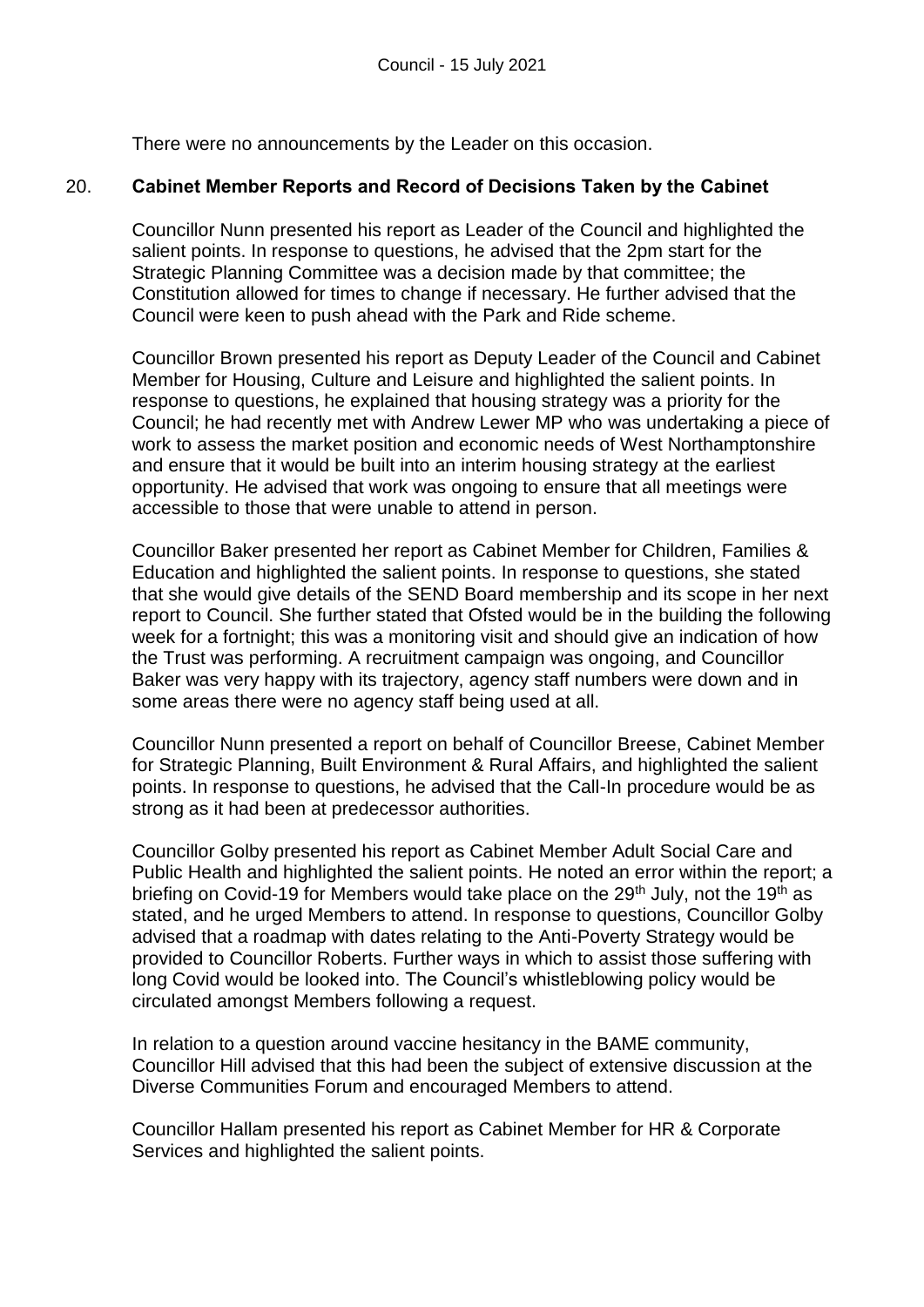At this point the Chairman advised that the 45 minutes allocated for this item had expired.

## 21. **Northamptonshire Health and Wellbeing Board Annual Report 2020/2021**

The Chairman advised that Professor Nick Petford, former Chairman of the Health and Wellbeing Board would be presenting this report to Council.

Professor Petford presented the report which provided a summary of the work overseen by the Board during April 2020/March 2021, including information on how the Board had met its statutory duties, such as approval of the Northamptonshire Better Care Fund 2020/2021, publication of the Director of Public Health Annual Report, overseeing work on the refreshed pharmaceutical Needs Assessment, as well as additions to the Joint Strategic Needs Assessment made throughout the year.

Councillor Golby proposed the item and thanked Professor Petford for his Chairmanship over the past several years.

Councillor Nunn seconded the proposition.

Councillor Roberts welcomed the report but questioned why the Disabled Facilities grant seemed to be under-utilized in Northampton compared to other areas within West Northamptonshire. She hoped that the Better Care fund would retain the underspend into the Disabled Facilities grant and that residents that could not be reached due to Covid-19 would be seen to as soon as possible.

Councillor Golby confirmed that any grant underspend could, and would be, rolled over to the next financial year, and those not yet reached regarding the Disabled Facilities grant were being contacted. Councillor Golby further advised that he would be contacting the Labour Group in due course with details of Board meetings.

Councillor Beardsworth welcomed the report and commented that it was important that the Overview & Scrutiny Committee had sight of it. She questioned whether there was sufficient support for Children and Adolescent Mental Health Services (CAHMS).

Councillor Golby agreed that it was important for Overview & Scrutiny to have sight of the report and assured Members that next year's report would be seen by the Overview & Scrutiny Committee.

Professor Petford confirmed that the data behind the report was extensive (in relation to CAHMS) and that the data would be available for Members' perusal.

Councillor Davenport stated that information regarding grants should be made more widely available. She stated her concern regarding a drop in the Disabled Facilities grant in the Medium-Term Budget for the following year by approximately 50%.

Councillor Golby advised that he would raise this issue with the Director for Housing.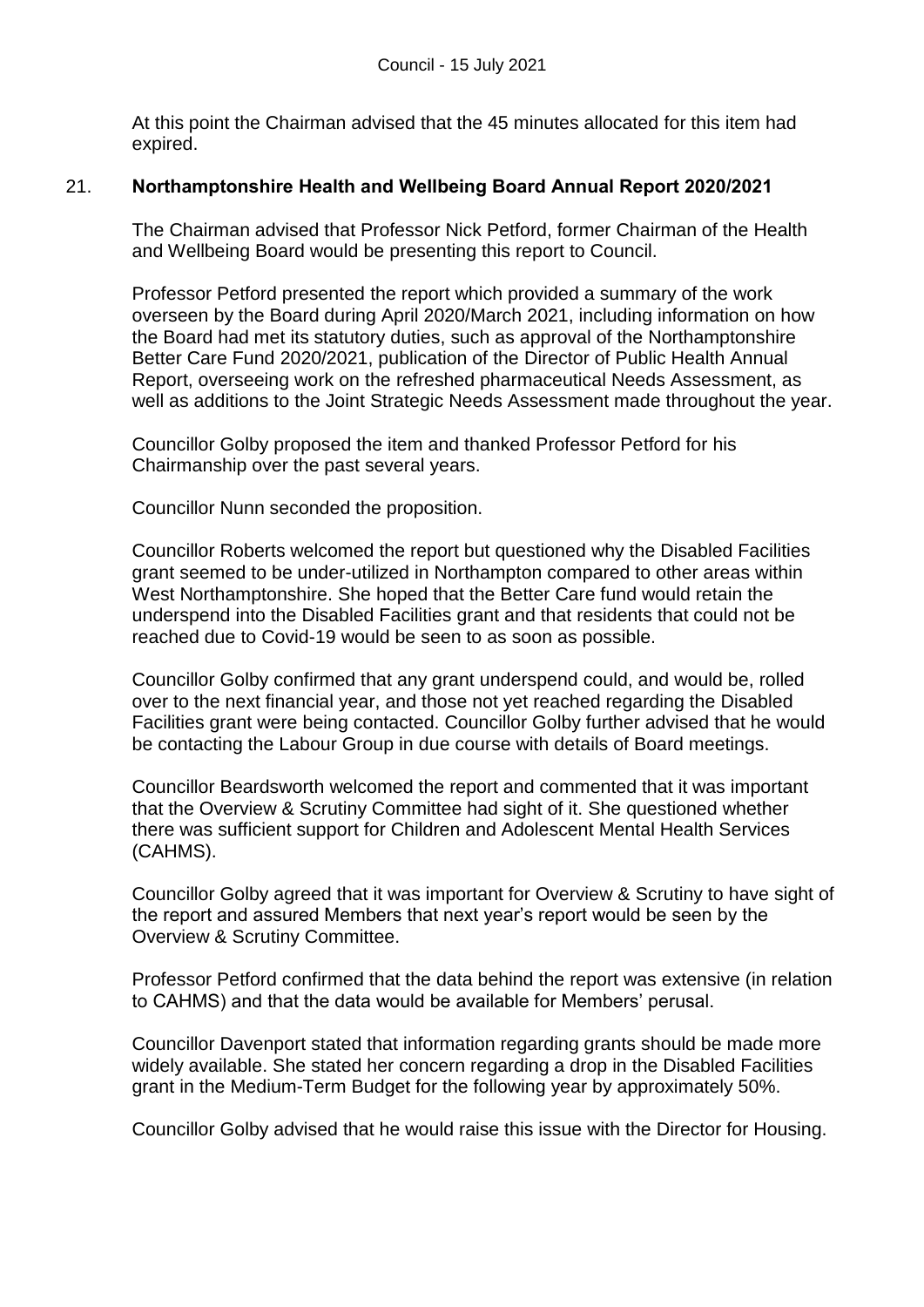In relation to Councillor Beardsworth's comments around CAHMS, the Chief Executive stated that NHFT had seen a 130% increase in child referrals in the last year; they had done great work with additional funding.

# **RESOLVED:**

Council noted the report.

### 22. **Appointments to Outside Bodies**

Councillor Hallam presented a report which sought the endorsement of Cabinet (for bodies with executive functions) and Council (for bodies with non-executive functions) for the appointment of Members to the outside bodies listed in Appendix A of the report.

Councillor Hinch seconded the report.

Councillor Randall requested an end-of-year report to give Council a better understanding of the relevant outside bodies, specifically Future Housing.

Councillor Hallam commented that he would look into Councillor Randall's request but recommended that in the first instance to get in touch with Members listed as appointees.

Councillor Meredith asked for an update on the Corporate Parenting Board.

Councillor Hallam advised that this was not an outside body or an area that fell under his remit and suggested that Councillor Meredith contact the relevant Cabinet Member who would be happy to advise.

In relation to Councillor Randall's question around Future Housing, Councillor Brown advised that she may also wish to contact him, as the relevant Cabinet Member, as well as Councillor Cribbin who was the appointee to the body.

Regarding Councillor Meredith's question in relation to the Corporate Parenting Board, Councillor Baker stated that the Board served both West and North Northamptonshire Councils made up of 5 Members from the West and 5 from the North. Members had their first training session this week.

Councillor Meredith expressed disappointment that the Liberal Democrat group had not been included in the Board's membership.

## **RESOLVED:**

Cabinet and Council:

a) Noted and endorsed the appointments to outside bodies set out at Appendix A of the report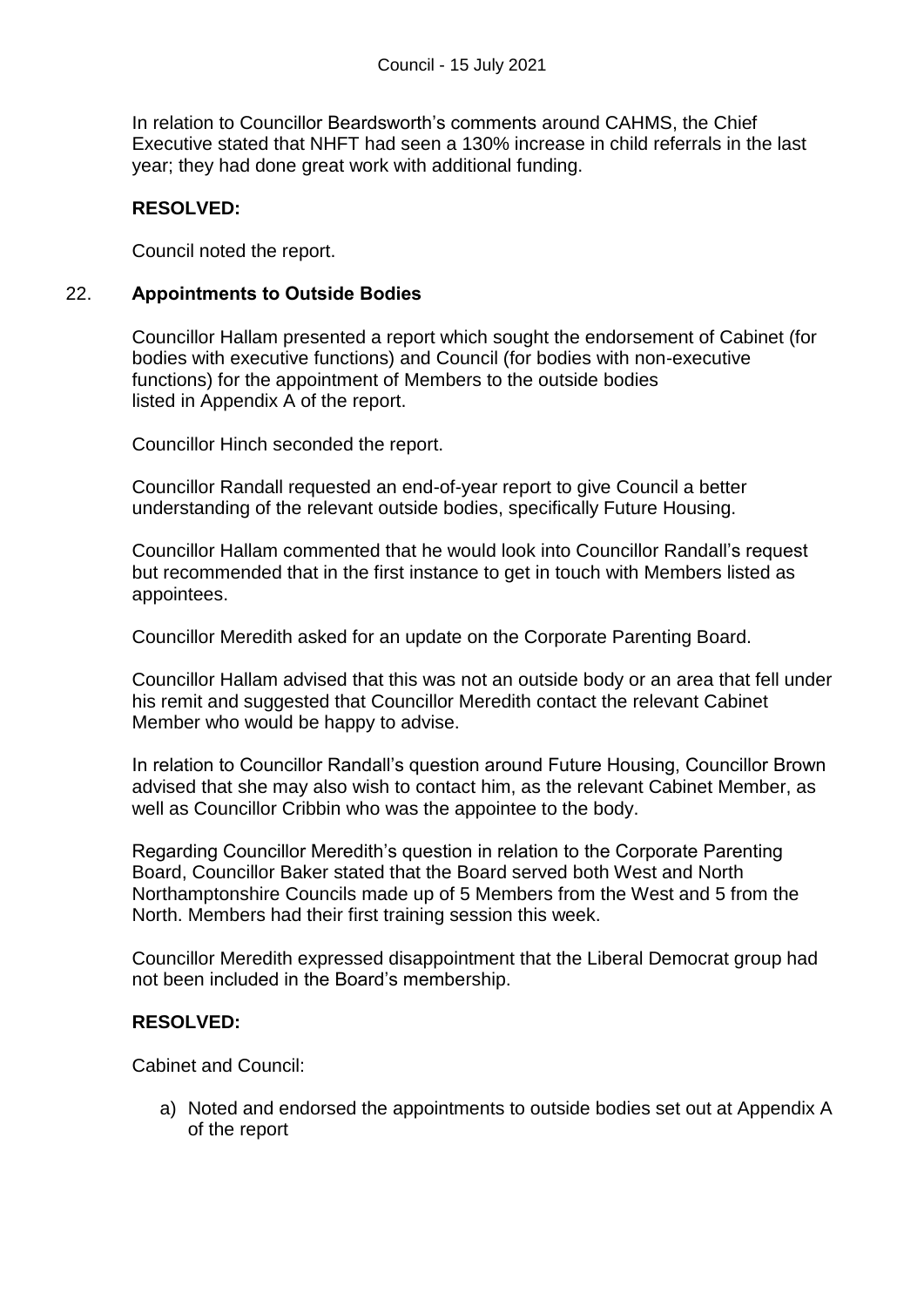b) Noted that further work would be required in relation to a small number of outside bodies and agreed that delegated authority be granted to the Chief Executive, in consultation with the Leader(s) of any group to whom a place on an outside body has been allocated, to make such appointments in due course.

## 23. **Appointment of Political Assistants**

Councillor Nunn presented a report which sought the views of members on the appointment of political assistants for the Leading Groups of the Council in accordance with the opportunity afforded by the provisions in the Local Government and Housing Act 1989 set out at Appendix A of the report.

Councillor Harris stated that he could not support the report; Political Assistants had not been budgeted for, according to the report, however in response to a question earlier on the agenda, it was stated that they had been. Councillor Harris asked for clarification around this. He suggested that there were other things to spend the money on that would be of bigger benefit to residents.

Councillor Nunn stated that Political Assistant support was necessary and whilst it was a shame that it would not be a benefit to all parties, he urged Council to approve the recommendations within the report.

Councillor Harris stated that the Liberal Democrat group were not against Political Assistants, however the timing was not right, and a question remained around budgeting.

Councillor Meredith reiterated that he was not against Political Assistants, but that they should not be employed full-time. He also disagreed with the requirement that a group had a minimum of 10% membership to qualify for one.

Councillor Nunn advised that the 10% rule was a legal requirement and not set by the Council.

Councillor G Eales seconded the report.

#### **RESOLVED:**

Council:

- a) Agrees to the appointment of political assistants under the terms of the Local Government Act 1989 with effect from this Annual Council until to be reviewed at the next Annual Council meeting and subject to a maximum renewal to the Annual Council following the elections in 2025.
- b) Agrees that in accordance with the qualifying criteria posts are allocated to the Conservative and Labour Groups.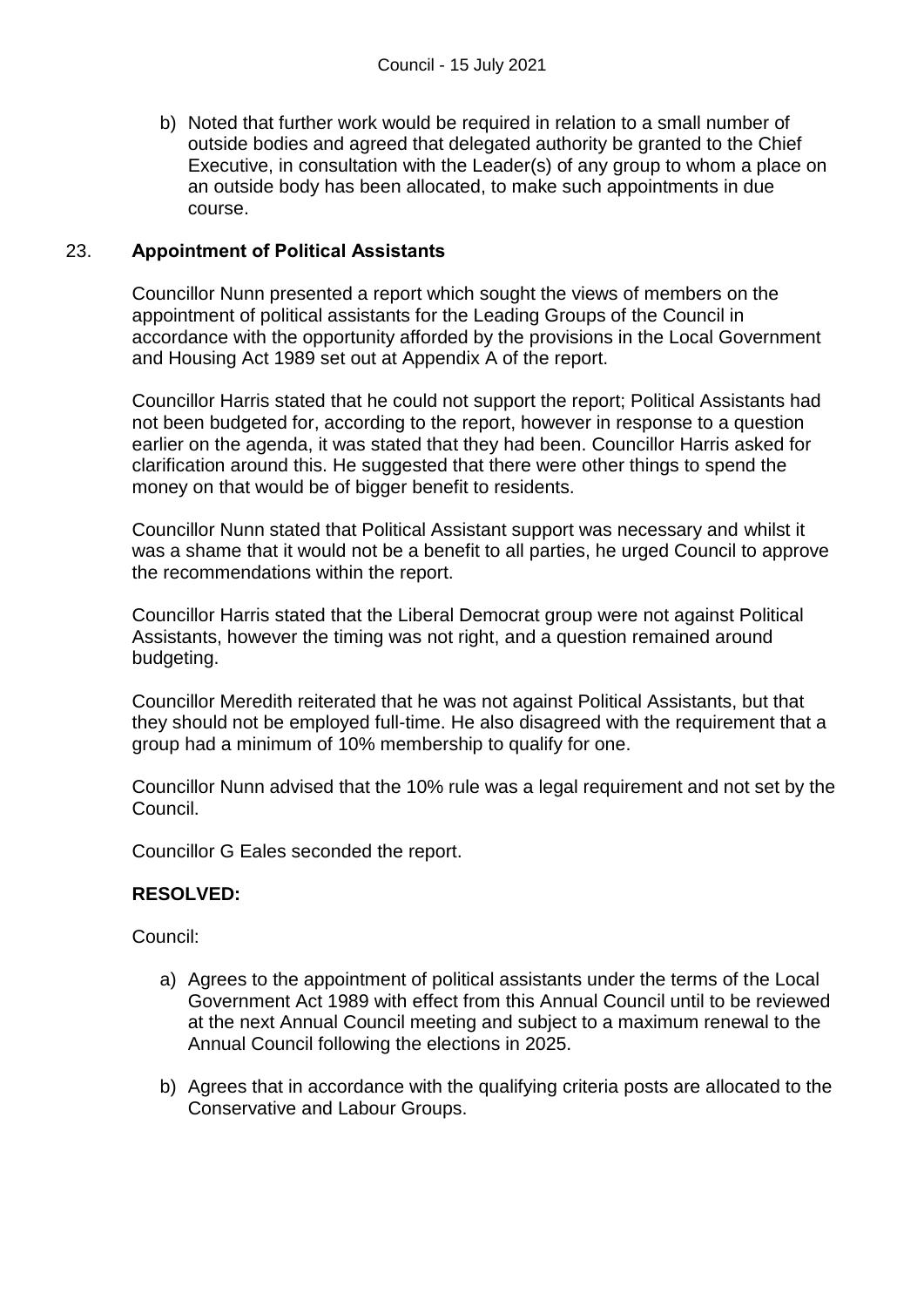c) Requests that the Leaders of the Conservative and Labour Groups advise the Director of Legal and Democratic Services of the wishes of their Groups on the filling of those posts.

# 24. **Changes to Polling Places**

Councillor Patel presented a report which sought Council's approval for a change to polling stations for the byelection in Talavera Ward of Northampton Town Council which was due to take place on 2 September 2021. It also sought approval for the Democracy and Standards Committee which has responsibility for the conduct of polling station reviews to make changes to polling districts, polling places and polling stations as required for operational purposes and to recommend a statutory polling station review to Council and finally to grant the Electoral Registration Officer delegated power, when not practicable to seek Member Approval, to make changes to polling districts, polling places and polling stations as required for operational purposes.

Councillor Hibbert seconded the report and advised that he was a Member of Northampton Town Council.

# **RESOLVED:**

Council:

- 1. Agreed the change to the polling place that will be used in the Talavera Ward – Polling District NSTV6 for the by-election on 2nd September 2021.
- 2. Delegated to the Democracy and Standards Committee the ability to make changes to polling places outside a review.
- 3. Delegated to the Electoral Registration Officer the ability to make changes where it would not be practicable to seek Committee approval for a change in a polling place in time for an election in consultation with Ward Members and Group Leaders.

## 25. **Changes to Political Balance and Committee Places**

Councillor Hallam presented a report which sought invites Council to review the changes to the political balance of the Council and approve changes to membership of the Committees.

Councillor Bowen seconded the report.

## **RESOLVED:**

Council:

a) Reviewed the representation of different political groups on the Council;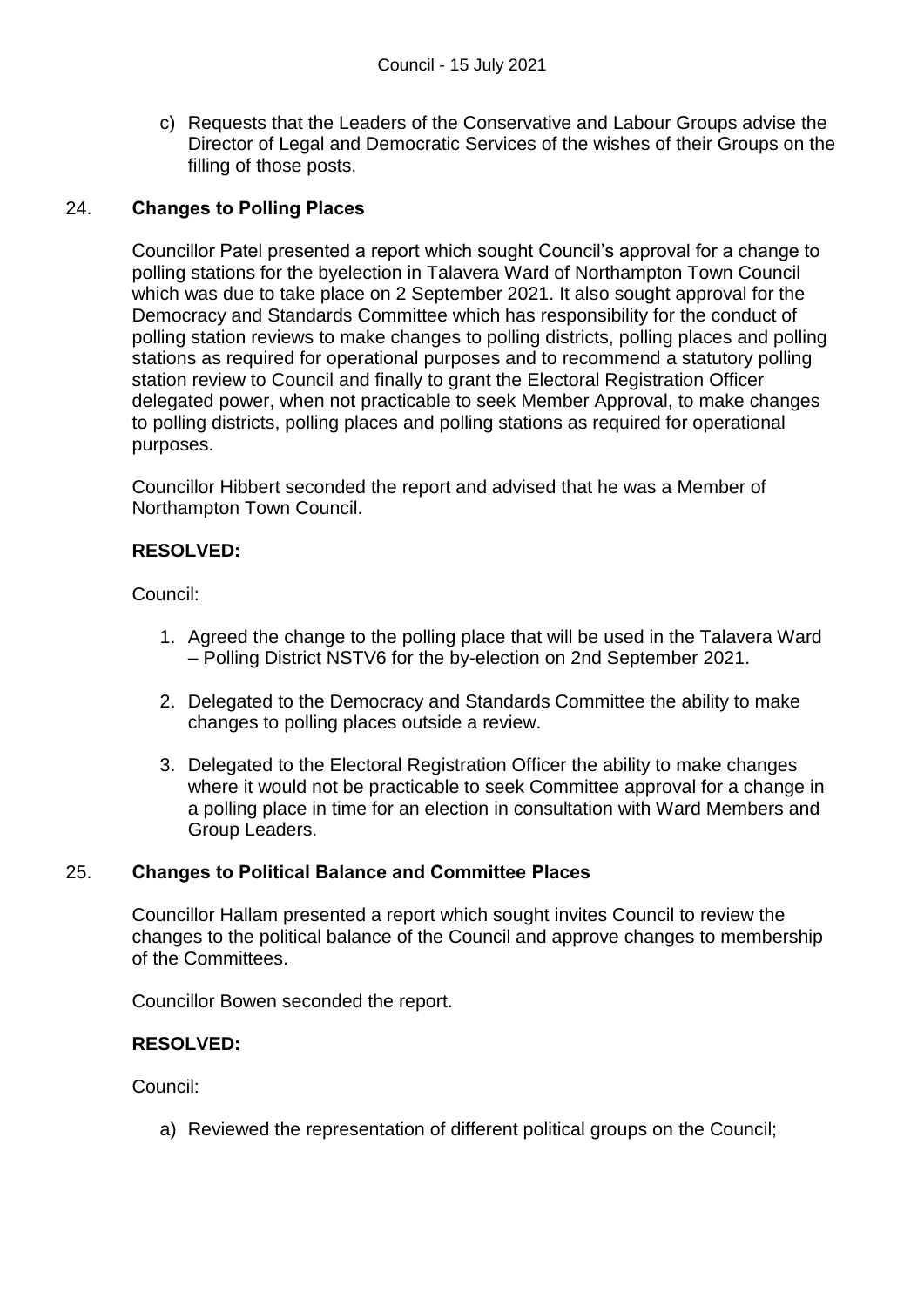- b) Determined the allocation of seats on committees to the different political groups as listed in Section 4.4 of the report
- c) Appointed members to the committees listed in Section 4.5 of the report to give effect to the wishes expressed by the political groups to which the seats were allocated.

### 26. **Integrated Care Across Northamptonshire (ICAN)**

Councillor Golby presented a report which sought Council's consideration on the report considered by Cabinet on Integrated Care Across Northamptonshire that was considered by Cabinet on 13 July 2021. He advised that the report would also go before the Overview & Scrutiny Committee next week.

Councillor Cooper seconded the report.

Councillor Randall welcomed the report and looked forward to it being presented at Overview & Scrutiny.

Councillor Roberts stated that a roadmap for the report through Scrutiny should be agreed for all funds detailed within the report.

Responding to a query from Councillor Davenport, Councillor Golby confirmed that savings in health would come from growth and reduced demand rather than cuts to services.

#### **RESOLVED:**

Council:

- a) Approved one-off revenue funding of up to £1m to be agreed from general fund balances to contribute to the iCAN programme, subject to satisfactory evidence of a likelihood of a positive return on the investment.
- b) Delegated to the Executive Director of Adults, Communities and Wellbeing, in consultation with his Portfolio Holder, the Executive Director of Finance (S151 officer), and the Portfolio holder for Finance the power to determine whether there is satisfactory evidence of a likelihood of a return on the investment.

## 27. **MHCLG's Rough Sleeper Accommodation Programme Funding**

Councillor Brown presented a report which sought Council's consideration on the report on the Rough Sleeper Accommodation Programme that was considered by Cabinet on 13 July 2021.

Councillor Hughes seconded the report.

Councillor Roberts questioned whether the Council had a "Plan B" if funding was not forthcoming and asked for a detailed update following the 4<sup>th</sup> August deadline. She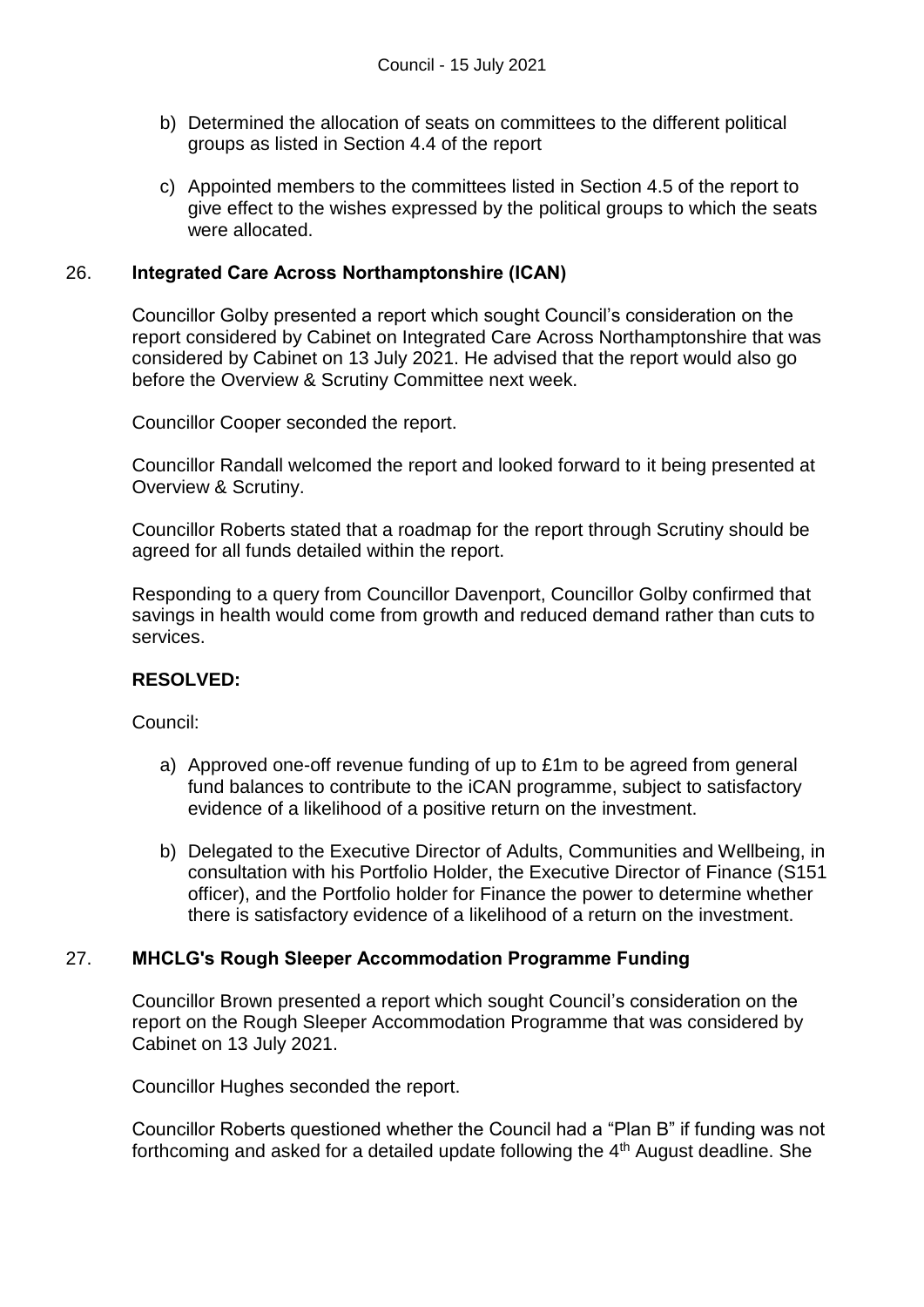asked if the Council were working with partners in Daventry and Towcester regarding homeless provision.

Councillor Brown advised that the Council were working to a wider strategy in relation to rough sleepers and that it was looking to expand that strategy. He was confident that the funding bid would be successful. Work with partners outside of Northampton was going well; data showed that there was only 1 rough sleeper in the Daventry/Towcester areas, but this was no reason for complacency.

Councillor Beardsworth welcomed the report and queried whether the flats would all be located in one block, and if the work undertaken was a replication of work done by Homes First.

Councillor Brown advised that the report built on the principles behind Homes First but went further in terms of additional support provided to service users. He confirmed that the flats would be located as close to each other as possible; he was aware of the challenges that came with housing residents with additional needs, however the benefits in terms of provision of care and oversight were numerous.

### **RESOLVED:**

Council:

a) Agreed the increase in the HRA Capital programme of £1.32m to purchase and refurbish ten 1- bedroom properties through the HRA, in order to accommodate and support people who have been sleeping rough or are threatened with sleeping rough, funded by MHCLG/Homes England RSAP grant and HRA borrowing.

#### 28. **Motions**

I) Councillor Nunn proposed and Councillor Hallam seconded:

"This Council notes that both Daventry District Council and Northampton Borough Council, along with over 2/3 of local Councils across the country have now declared a climate emergency. This Council re-affirms its commitment to tackling the climate emergency and agrees to hold a wide-ranging climate conference to listen to views of residents, businesses and community groups to contribute to plans already in place to achieve a carbon neutral West Northamptonshire by 2030".

Councillor Harris proposed and Councillor Humphreys seconded an amendment.

Amended motion to read:

""This Council notes that both Daventry District Council, and Northampton Borough Council and Northamptonshire County Council, along with over 2/3 of local Councils across the country have now declared a climate emergency. It notes that South Northants District Council implemented a Climate Action Plan.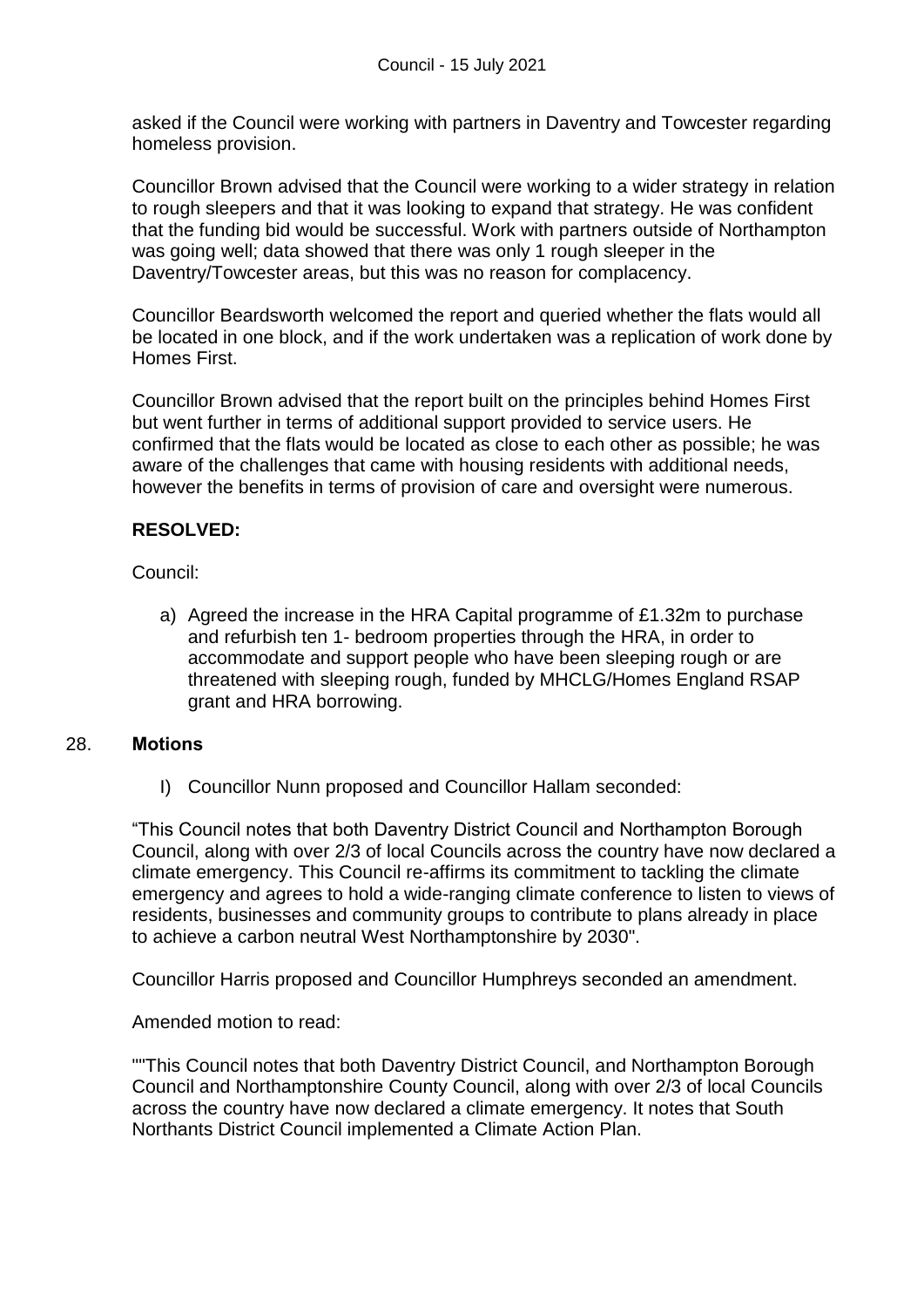This Council will build on their examples by declaring a climate emergency and reaffirming its commitment to achieve Net Zero Carbon for the council's operations and estate by 2030.

By the end of 2021 this Council will hold a wide-ranging climate conference to listen to views of residents, businesses and community groups, and will regularly and openly engage with these groups going forward. This Council will also set and publicly report on key performance indicators to measure delivery of actions to tackle the climate emergency. Immediate actions will include:

- In Q3 2021 publish its detailed actions to address causes and impacts of climate change; actions to be baselined by the end of Q4 2021
- In Q4 2021 set key performance indicators to measure delivery of actions to tackle the climate emergency, to be reported on monthly
- In Q1 2022 set up a quarterly climate forum including representation from residents, businesses and community groups

Furthermore, this council recognises that it cannot achieve this on its own and will therefore sign the UK100 Net Zero Pledge (see appendix 1)"

Council debated the amendment.

Upon a vote, the amendment fell.

Council debated the original motion.

Upon a vote, the motion was Carried.

II) Councillor Hallam proposed and Councillor Morgan seconded:

"Council agrees that planting trees has a significant benefit to health, well-being, the environment and to helping tackle climate change. This Council agrees to fully embrace "The Queen's Green Canopy Scheme" launched to mark Her Majesty the Queen's Platinum Jubilee.

Council agrees to develop an action plan to work with Schools, Colleges and Community Groups alongside the Woodland Trust to co-ordinate a campaign across West Northamptonshire to apply for the free saplings available as part of the Scheme and to encourage tree planting between Oct 2021 to the end of 2022."

Councillor Roberts proposed and Councillor Joyce seconded an amendment.

Amended motion to read:

"Council agrees that planting trees has a significant benefit to health, well-being, the environment and to helping tackle climate change.

"There is a negative bias that over-emphasises the challenges and conflicts without enough content about the benefits or solutions that would lead to improvement of our urban forests and community engagement around them.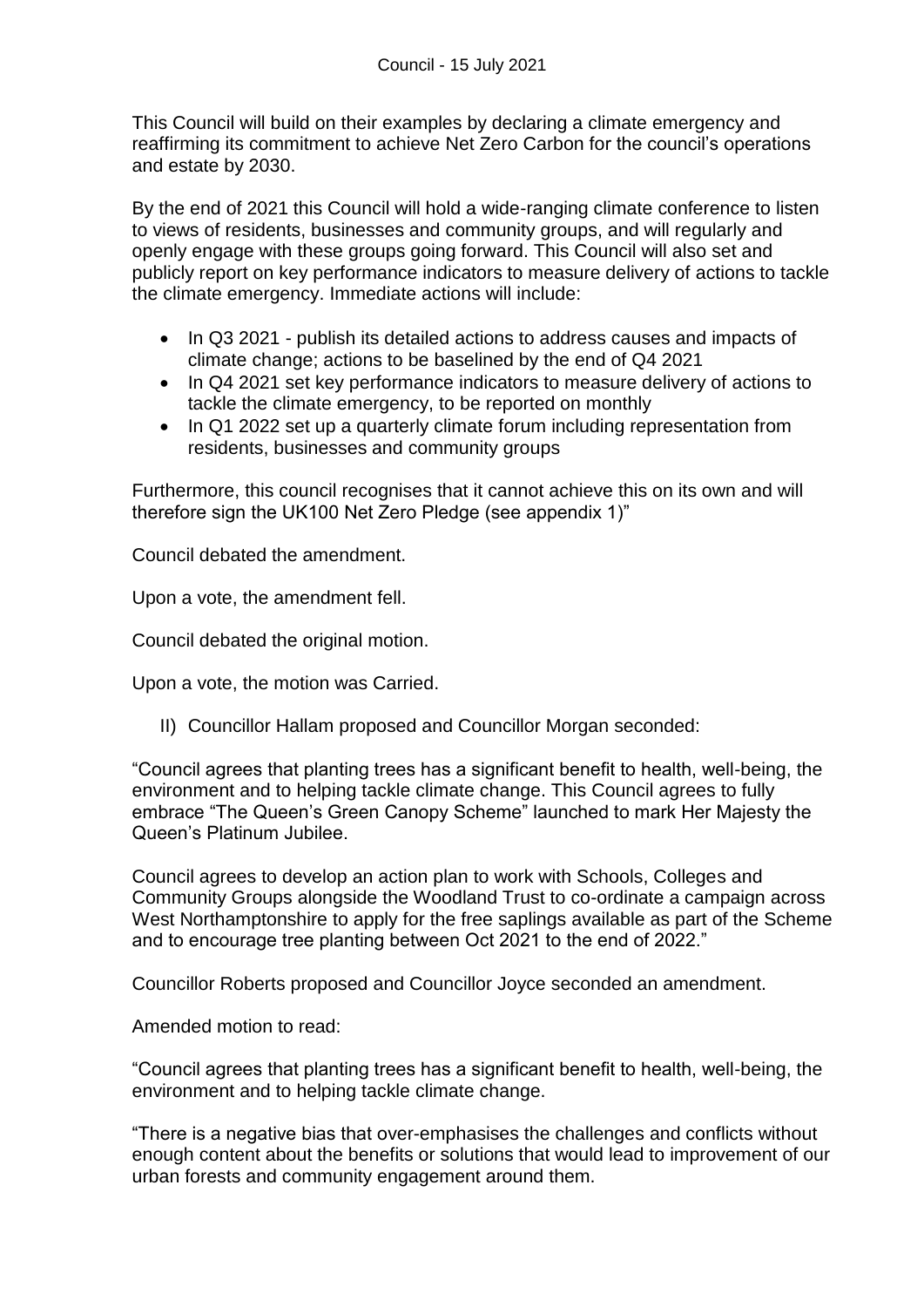We call on this Council to:

1. Note the significant role trees play in enhancing accessible green spaces, improving air quality, restoring and protecting soil health, creating wildlife habitat, mitigating flood risk and benefiting public health;

2. Recognise the contribution trees make to the environment in our towns including shading and cooling pollution and noise mitigation, as well speeding up floodwater drainage and improving the quality of our street scene.

3. Call for a review of current policies on, and attitude towards, the planting of trees in our urban area with a view to introducing a more proactive policy, which looks to increase the number and regularity of trees planted in our town and residential streets and parks and other open spaces;

4. Call for a new strategy to include providing opportunities to educate children in understanding the benefits of trees and to get involved in tree planting;

5. Recommends closer partnership working with the, and landowners seeking sites for new tree planting

6. Recommends a Tree Summit bringing together the Local Councils, Park Rangers, Landowners and partners responsible for land maintenance, the Woodland Trust and members of the public to work out how to plant more trees in our town, residential streets and in our parks and other open spaces.

7. To fully embrace "The Queen's Green Canopy Scheme" launched to mark Her Majesty the Queen's Platinum Jubilee.

8. To work with Schools, Colleges and Community Groups alongside the Woodland Trust to co-ordinate a campaign across West Northamptonshire to apply for the free saplings available as part of the Scheme and to encourage tree planting 9. this action into a working Tree Policy that includes but is not exhaustive of the following;

- To allow for 'replacement in situ' of valuable urban trees.
- For a regular maintenance plan to be outlined.
- There should be a mapping exercise. This is not just for existing trees, but for planting opportunities.
- Stronger tree policies that informs infrastructure design and prevents conflicts.
- Arboricultural Officer (s) at the heart of plans
- Parameters agreed on what residents can and can't do to trees.
- A clear inclusion of the responsibilities for Trees on Council owned/NPH run land, taking account of the tree size and maintenance requirements
- More information on tree benefits."

Council debated the amendment.

Upon a vote, the amendment fell.

Council debated the original motion.

Upon a vote, the motion was Carried.

III) Councillor Davenport proposed and Councillor Sharps seconded:

"As a Public Authority we have a duty to ensure our residents' safety, and this includes on our roads. Hundreds of students and vulnerable residents have had no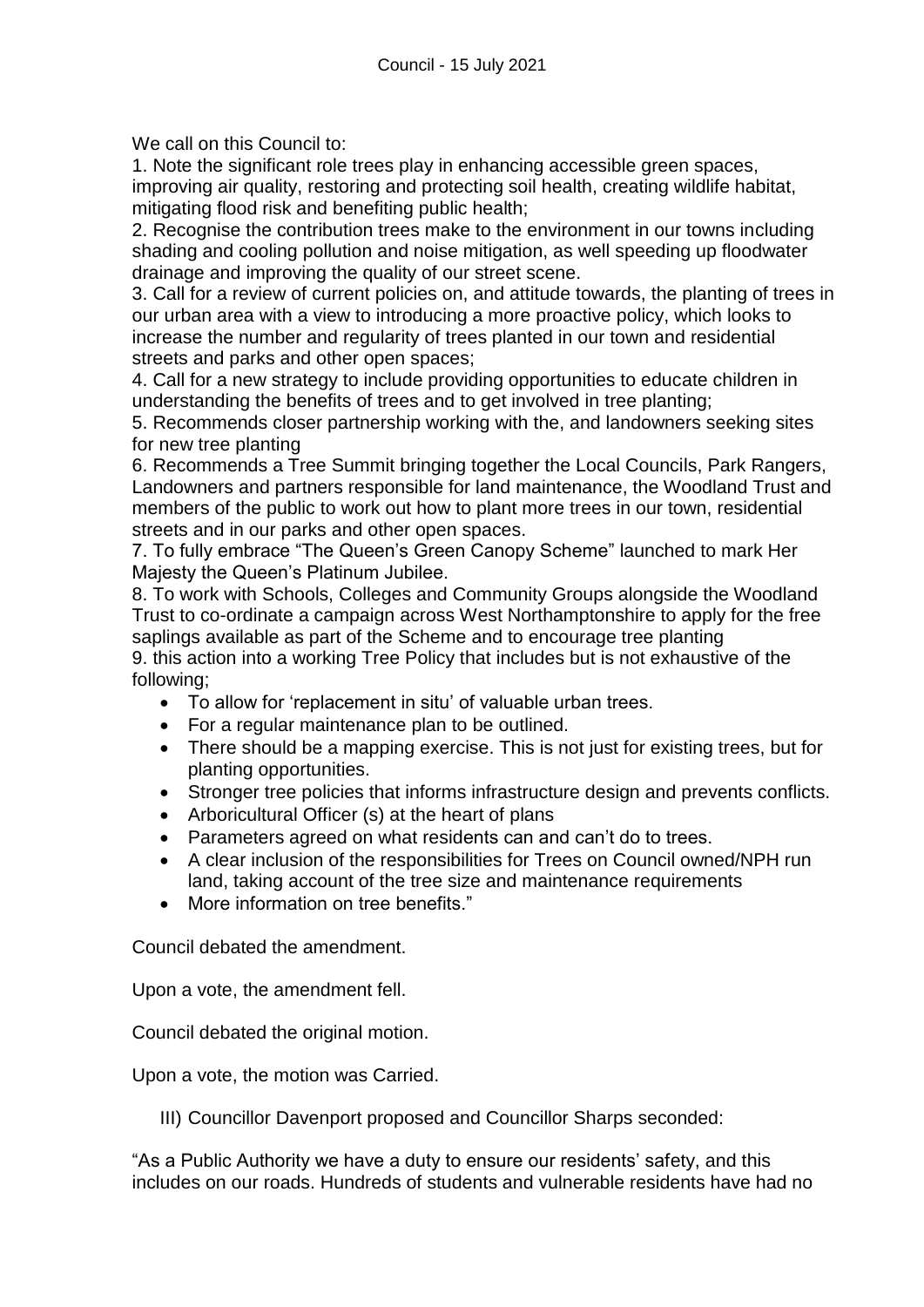choice but to cross the very busy, unsafe junction of the Billing Road and Rushmere Road in Northampton. The junction does not have any safe pedestrian crossing points. This Council assures residents that this Council will explore ways of making the Rushmere Road and Billing Road traffic light junction a safe place for our children, adults and vulnerable residents to cross."

Council debated the motion.

Upon a vote, the motion was Carried.

IV) Councillor Beardsworth proposed and Councillor G Eales seconded:

""The Structural Change Order that led to the creation of West Northamptonshire Council dictated that the Shadow Authority and the council elected this May should operate under the Leader and Cabinet Model.

We believe that it is now time for the Councillors and local people to determine themselves on ways of working and democratic oversight that will better serve the interests of the different communities we represent. We should also consider the potential devolution of services to localities.

To this aim we call for the council to enable the Democracy & Standards Committee to set up a cross party working group, based on the scrutiny model with officer support, to evaluate the potential replacement of the Leader and Cabinet system by a new Committee System of governance. There should also be a full and open piece of public consultation.

This process should be thorough and well thought out. Therefore, the target commencement of any new governance model to come into operation would be May 2023.

The first step will be the Democracy & Standards Committee working group establish a term of reference based on the above at its first meeting, which should be no later than September 2021."

Council debated the motion.

Upon a vote, the motion Fell.

V) Councillor G Eales proposed and Councillor Brown seconded:

"This council recognises:

The importance of motions passed within the previous four authorities in the West Northants catchment area.

That it is crucial to ensure any democratic decisions are retained and flow through into the present day thinking of WNC.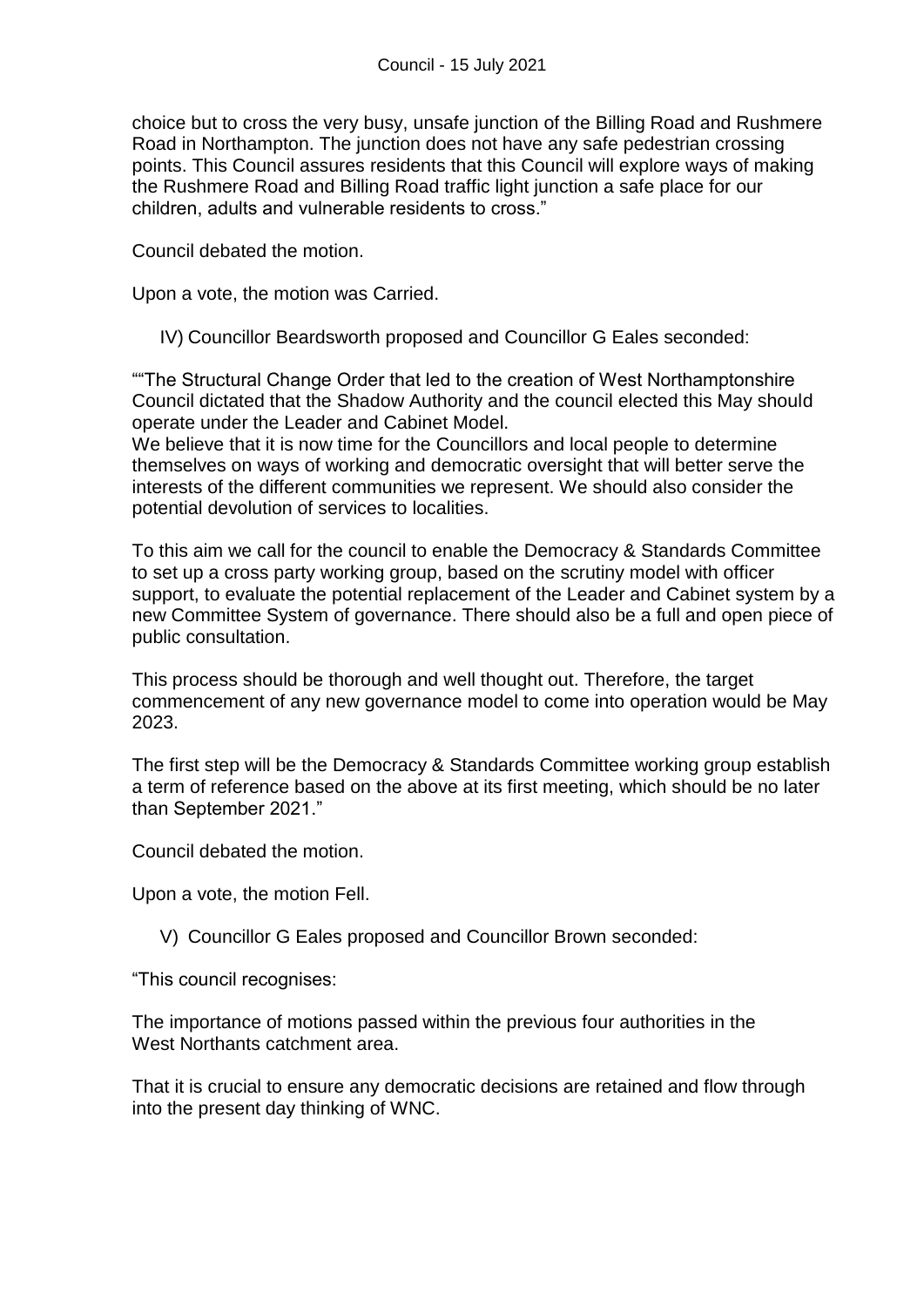That adopting an exercise to preserve the above will not only efficiently capture all approved motions into one report, it also will reaffirm the importance of local democratic decision making.

This council resolves:

- To instruct the Democracy & Standards Committee to collate any motions passed in the last six years within the previous authorities.
- That once collated, these motions will be forwarded to the relevant Scrutiny Committee to pass comment on.
- That once this process is completed, a report containing all legacy matters will be brought to the earliest possible full council, with the target of December 2021's meeting. The report will lay out all motions which should be voted on individually for acceptance or any minor modifications. Such changes must not seek to alter the fundamental principles previously passed."

Council debated the motion.

Upon a vote, the motion was Carried.

VI) Councillor Roberts proposed and Councillor Stone seconded:

Over 1 million people working in the public sector are paid less than the real Living Wage. As a result, more workers than ever are struggling to keep their heads above water on wages that don't meet the basic costs and pressures of everyday life;

That low pay is a leading cause of poverty, with most people living in poverty now being in working households;

That foodbank providers within the West Northants footprint have seen usage increase threefold as a result of the pandemic and ensuring a real living wage is available to as many as possible is essential to any Covid 19 Recovery Plan;

Research in 2018 found that the extra wages paid by local authorities accredited as Living Wage Employers are inevitably invested back into the local economy;

As a Council who has committed to producing an anti-poverty strategy taking steps to seek living wage accreditation would cement that commitment;

Through accreditation, this local authority would be making a commitment to tackle in-work poverty in our communities. Accreditation also means the authority can use the Living Wage Employer Mark to publicly demonstrate this commitment to the real Living Wage;

This will support a commitment to all staff and their quality of life. Raises the profile of the Living Wage campaign locally. Sets it stall out as a model employer and demonstrates visible leadership on tackling poverty pay, inspiring others to do the same;

Beyond being the right thing to do and an investment in both workers and the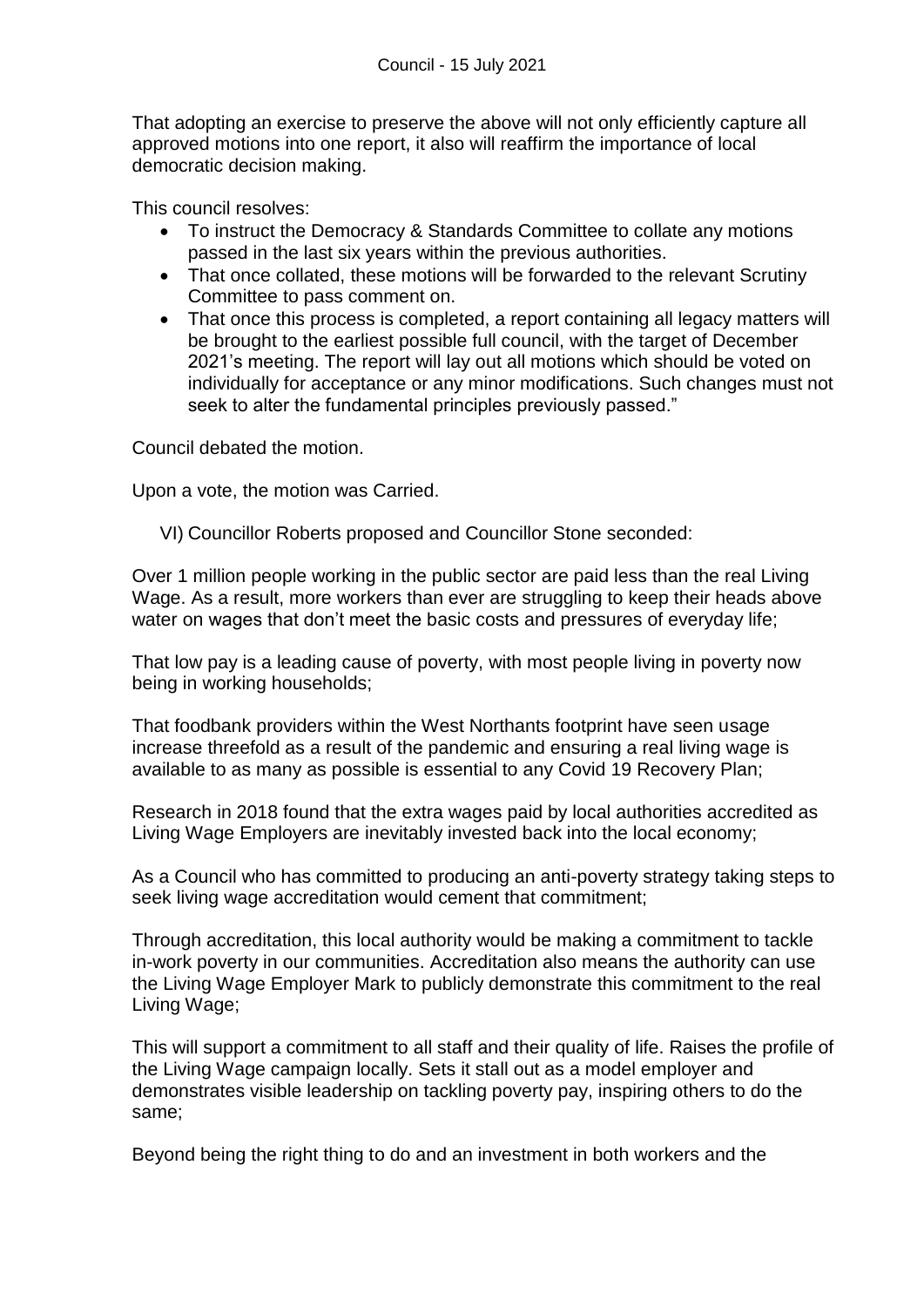community, paying the real Living Wage has distinct benefits for local authorities as employers;

This Council resolves:

- To commit to becoming a Living Wage Employer and seeking Living Wage Foundation Accreditation
- To ensure all directly employed staff are paid at least the real Living Wage
- To enquire with the Living Wage Foundation to begin the process and receive guidance
- To nominate an individual to be lead officer on the real Living Wage to liaise with the Living Wage Foundation and document progress
- To initiate an internal working group to plan and manage the Living Wage on an ongoing basis.
- To identify all relevant contracts that need the Living Wage embedded, with target dates for implementation
- To build Living Wage into all terms and conditions, pre-qualification questionnaires and future supplier communications
- To plan how this will be managed and reported annually to the Living Wage **Foundation**
- To report on the plan with dates for implementation at the Council's AGM"

Council debated the motion.

Upon a vote, the motion Fell.

VII) Councillor Harris proposed and Councillor Humphreys seconded:

"In June 2021 West Northamptonshire Council ran a training event on the subject of equality. The aim of this training was to explain to councillors that the new council must offer equality of access to all our residents. In a report in 2019, The Office of National Statistics, highlighted the fact that more than 5 million people have never used the internet in the UK, with the vast majority of this offline minority being older people, and 79% of the total aged 65 or over.

Often, our residents are directed to 'online form filling' or asked to deal with issues that they may have using the council's website. Based on the data shown above, there is a high probability that we are alienating too many residents in our local wards. There are a number of instances where little or no thought has been given to those without internet access. A recent example is the green bin/garden waste renewal service in the Daventry area. This provided residents with a slip detailing the website to go to in order to renew their services, and no other apparent method of renewing. We are discriminating against many residents, simply by ignoring the fact that they do not either have access to or use the internet.

To rectify this, this council resolves to:

 review all of its service access points to ensure that individuals without internet access are not being discriminated against.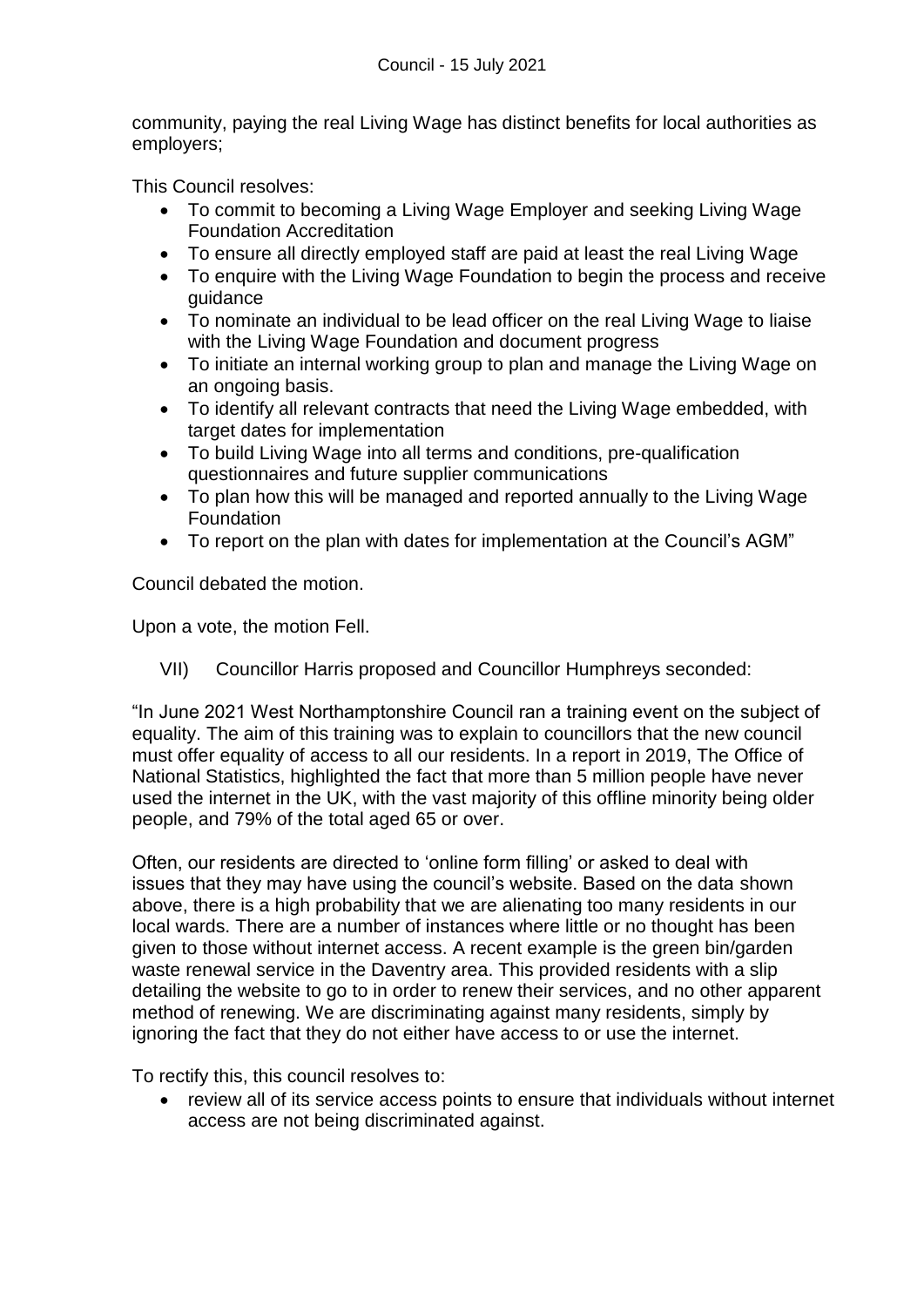- ensure that there are always alternate means of access, in addition to online access, to services and/or renewal information, and these are readily available and communicated to our residents.
- retrain all of its workforce on equality matters, to ensure that all groups are always considered regarding communications and access to services."

Councillor Gonzalez De Savage proposed and Councillor Nunn seconded an amendment.

Amended motion to read:

"In June 2021 West Northamptonshire Council ran a training event on the subject of equality. The aim of this training was to explain to councillors that the new council must offer equality of access to all our residents. In a report in 2019, The Office of National Statistics, highlighted the fact that more than 5 million people have never used the internet in the UK, with the vast majority of this offline minority being older people, and 79% of the total aged 65 or over.

Often, our residents are directed to 'online form filling' or asked to deal with issues that they may have using the council's website. Based on the data shown above, there is a high probability that we are alienating too many residents in our local wards. There are a number of instances where little or no thought has been given to those without internet access. A recent example is the green bin/garden waste renewal service in the Daventry area. This provided residents with a slip detailing the website to go to in order to renew their services, and no other apparent method of renewing. We are discriminating against many residents, simply by ignoring the fact that they do not either have access to or use the internet.

To rectify this, this council resolves to:

- review all of its service access points to ensure that individuals without internet access are not being discriminated against.
- ensure that there are always alternate means of access, in addition to online access, to services and/or renewal information, and these are readily available and communicated to our residents.
- Ensure that all staff are trained on equality matters, to ensure that all groups are always considered regarding communications and access to services."

Council debated the amendment.

Upon a vote, the amendment was agreed and the amended motion became the substantive motion.

Council debated the substantive motion.

Upon a vote, the motion was Carried.

VIII) Councillor Roberts proposed and Councillor Randall seconded: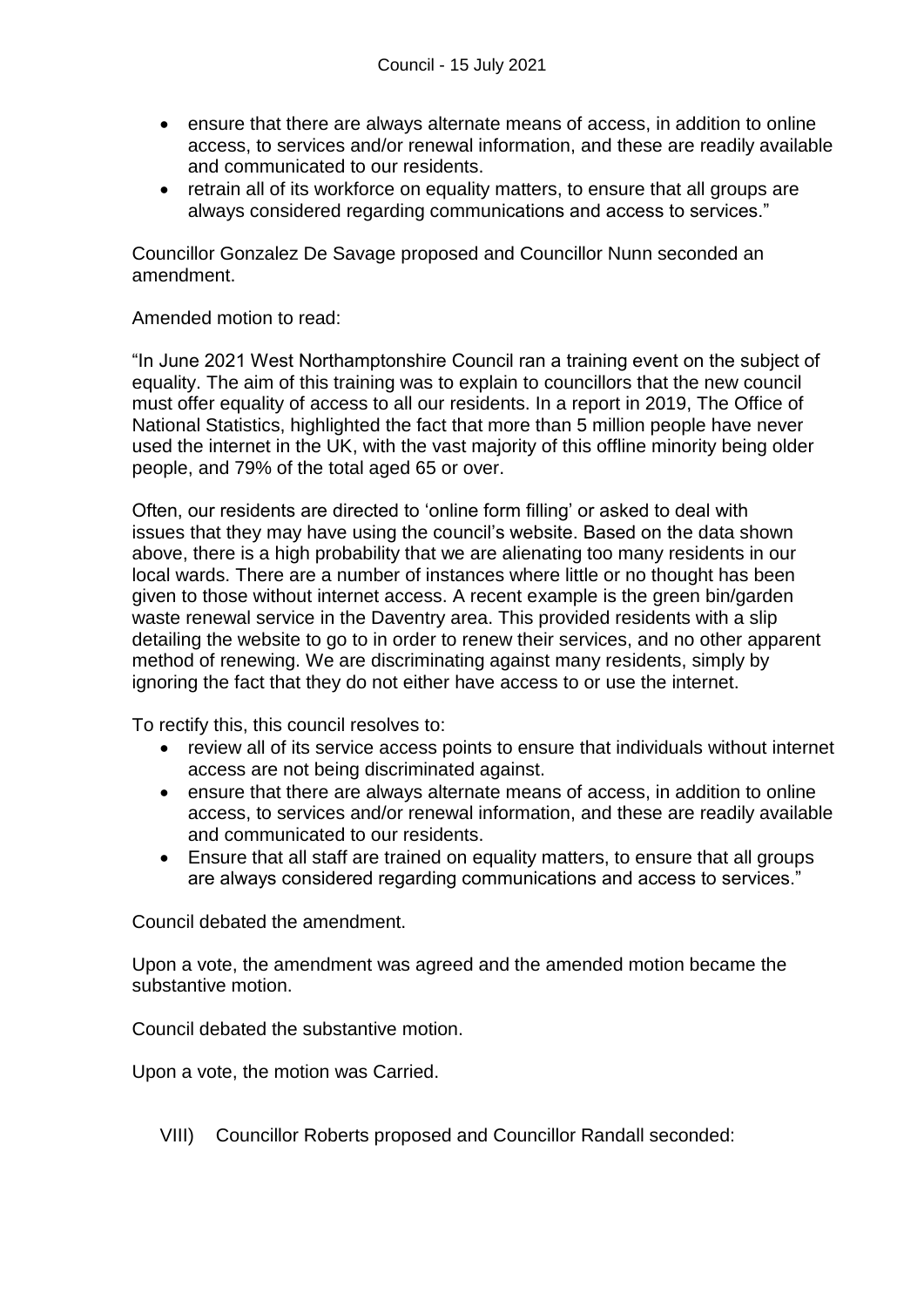"We understand that interim appointments to senior officer roles via recruitment agencies are occasionally made by the council. These must be fully transparent.

Recent information reported shows this transparency was not as would be expected. It would appear that these appointments should be captured by the pay policy and pay policy statement approved by Full Council earlier this year. It is clear that the policy and the Localism Act 2011 and relevant sections should apply to such appointment and remuneration information.

The pay policy provides a definition for Chief and Deputy Chief Officers and it is clear therefore that the remuneration package of those officers and all other statutory and non-statutory officers was expected to be detailed within that policy and any subsequent policy.

The Pay policy statement confirms: "Where an appointment proposes a remuneration package greater than £100,000, approval will be sought from Full Council". No such referral to full Council currently occurs prior to senior interim agency appointments.

Section 39(4) of the Localism Act 2011 allows "A relevant authority may by resolution amend its pay policy statement (including after the beginning of the financial year to which it relates)".

There cannot be any doubt that a fundamental reason for having such a pay policy is to inform and provide openness and accountability. If our policy provides any doubt around what is expected, whether a position is temporary or not and of what needs to be brought before Full Council, then that policy cannot be fit. Ambiguity cannot be allowed.

This Council resolves to:

1. Amend the pay policy statement for approval at the next full Council to ensure interim agency appointments are covered.

2. Amend the pay policy statement for approval at the next full Council to ensure complete clarity that any appointment that proposes a remuneration package that could reach £100,000 must have approval of full Council

3. Review all positions to ensure no other ambiguity remains."

Council debated the motion.

Upon a vote, the motion was Carried.

## 29. **Urgent Business (previously agreed with the Chairman)**

There was no urgent business on this occasion.

The meeting closed at 10.25 pm

Chair: <u>\_\_\_\_\_\_\_\_\_\_\_\_\_\_\_</u>